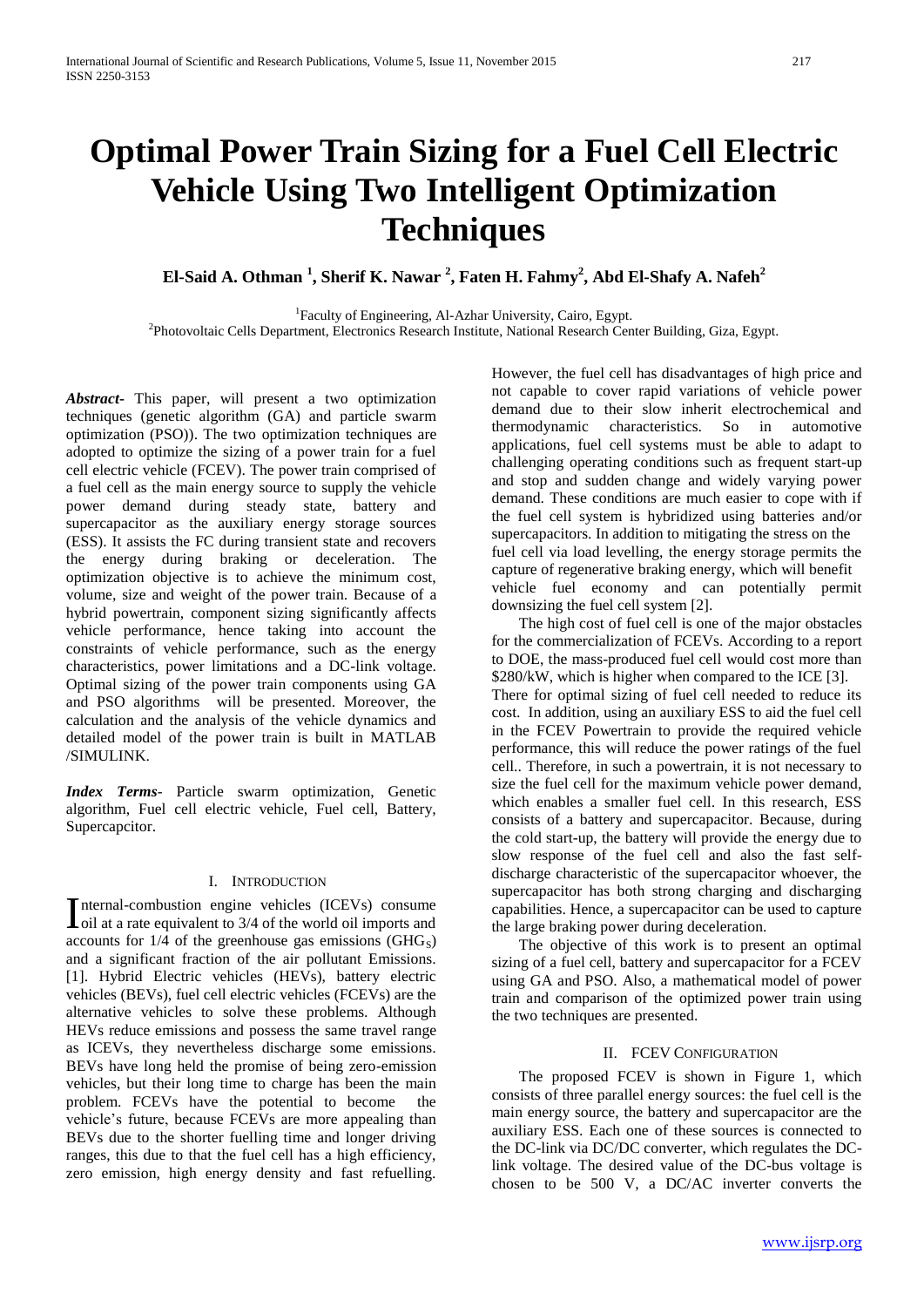regulated DC voltage to an AC voltage to drive the AC motor. Three DC/DC converters are used, the first one is a boost converter used to regulate the fuel cell voltage with a DC-bus voltage, which in general the DC-bus voltage is higher than the fuel cell voltage to prevent the high

degradation of platinum with high fuel cell voltages. The other two converters are a bidirectional converter to permit for the ESS (battery and supercapcitor) to operate in both directions as the next.



- 1. ESS delivers power to the vehicle to compensate the drawback until the fuel cell reaches its rated power in the case of vehicle power demand larger than the fuel cell power, which reduce the fuel cell rated power and improve its transient response.
- 2. ESS charging power from the fuel cell in the case of the vehicle power demand is less than fuel cell power and capture the regenerative energy from the vehicle during braking or deceleration.

# **2.1. Vehicle Dynamic Load Model**

 The vehicle power demand is equal to the resistance power plus the dynamic power for acceleration of the vehicle as illustrated in Figure 2. The parameters of the proposed FCEV are illustrated in Table1. Vehicle power demand can be written as [4].

(1)

$$
P_e = \frac{V}{\eta_t} \left( F_f + F_w + F_g + M_v \delta \frac{dV}{dt} \right)
$$
 (1)

$$
F_{f} = M g f_{r} \cos(\alpha)
$$
 (2)

$$
F_w = \frac{1}{2} \rho A_f C_D (V - V_w)^2
$$
\n(3)

$$
F_g = M g \sin(\alpha)
$$
\n(4)

$$
f_r = 0.01 \left( 1 + \frac{v}{160} \right)
$$
 (5)



**Figure 2 Forces acting on a vehicle moving**

Where  $P_e$  is the vehicle electric power demand, V is the vehicle speed,  $V_W$  is the wind speed,  $\eta_t$  is the total efficiency,  $F_f$  and  $F_g$  are the quadrature components of gravitational force,  $F_w$  is the aerodynamic drag force,  $M_v$  is the vehicle mass,  $\delta$  is the rotational inertia factor,  $\alpha$  is the slope angle,  $\rho$  is the air density,  $A_f$  is vehicle front area,  $C_D$  is the aerodynamic drag coefficient, g is the acceleration of gravity,  $f_r$  is the rolling resistance coefficient.

# **2.2. Fuel Cell Model**

 Toward transportation propulsion applications, the Polymer Electrolyte Membrane (PEM) Fuel Cell holds significant advantages over other fuel cell types. The PEMFC is light, compact, high power density and runs at a low temperature, which allows for relatively quick start-up. The dynamic model of the fuel cell is the electrochemical model with the component material balance equations. The total cell potential can be obtained as [5, 6].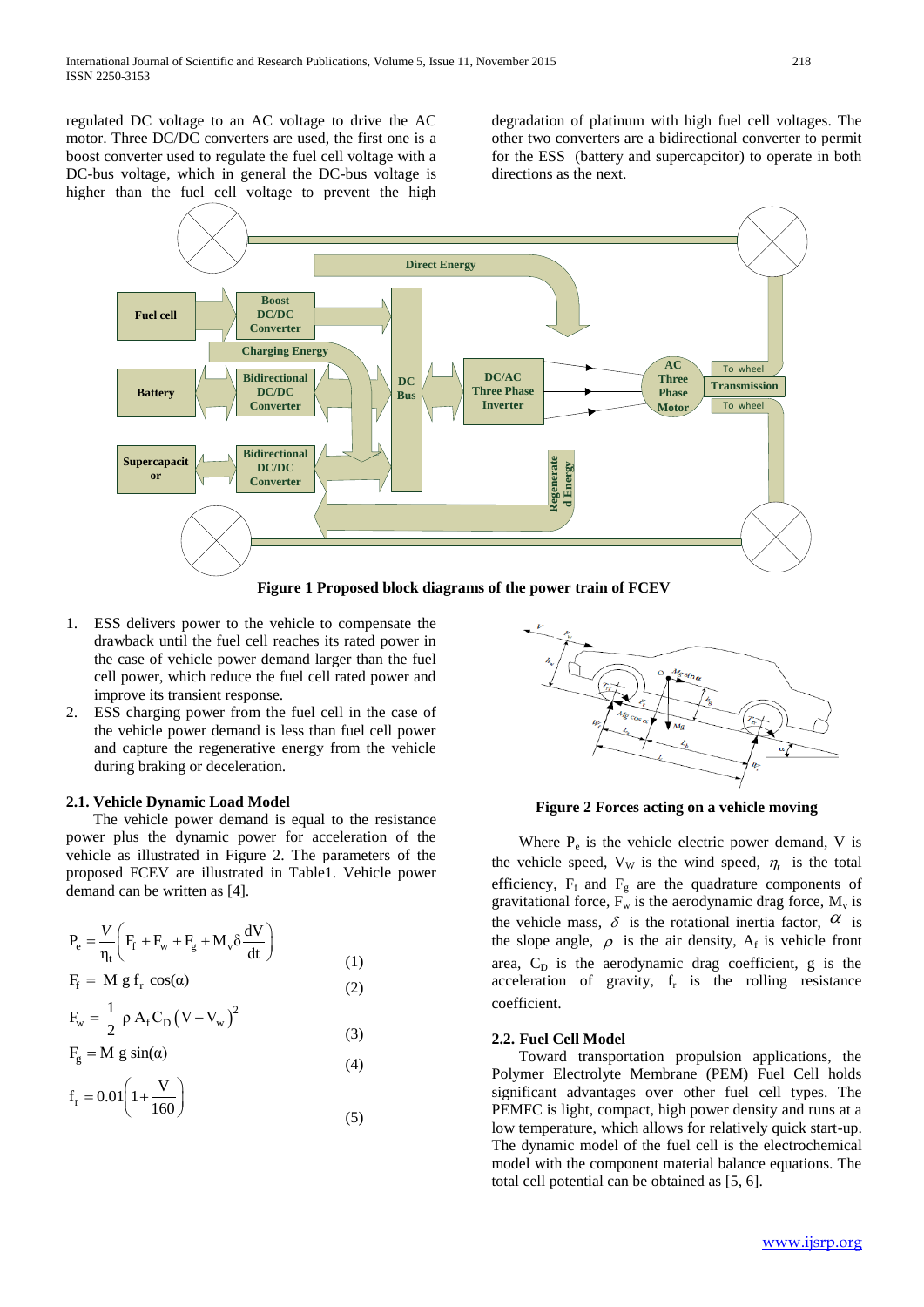**Table 1 Proposed FCEV Parameters**

| $M_{v}$     | Vehicle mass (kg)               | 1350        |
|-------------|---------------------------------|-------------|
| δ           | Rotational inertia factor       | 1.013       |
| $C_{D}$     | Aerodynamic<br>drag             | 0.3         |
|             | coefficient                     |             |
| $A_{\rm f}$ | Vehicle front area $(m^2)$      | 2           |
| r           | Radius of the wheel (m)         | 0.3         |
| ρ           | Air density ( $\text{kg/m}^2$ ) | 1.202       |
| $\alpha$    | Slope angle                     | $0^{\circ}$ |
| max         | Maximum vehicle speed           | 180         |
|             | (km/h)                          |             |

$$
V_{fc} = V_{ref} + \frac{RT}{nF} \ln \left( \frac{p_{H2} p_{02}^{0.5}}{p_{H20}} \right) - \frac{RT}{\alpha nF} \ln \left( \frac{I_{fc}}{I_o} \right)
$$
  
\n
$$
-R_{fc} I_{fc} - \frac{RT}{nF} \ln \left( 1 - \frac{I_{fc}}{I_L} \right)
$$
  
\n
$$
p_{H_2} = 0.5 \left( \frac{P_{H_2}}{\exp \left( 1.653 I_{fc} / \frac{1.334}{T} \right)} \right) - P_{H_2O}
$$
  
\n
$$
p_{O_2} = \left( \frac{P_{air}}{\exp \left( 4.192 I_{fc} / \frac{1.334}{T} \right)} \right) - P_{H_2O}
$$
  
\n
$$
q_{H2} = \frac{N_{fcs} N_{fcp} I_{fc}}{2FU}
$$
  
\n(8)

Where  $V_{ref}$  is the standard voltage of fuel cell, R is the Ideal gas constant, T is the cell temperature, n is the number of exchange protons per mole of reactant, F is the Faraday's constant,  $P_{H2}$  is the partial pressure of hydrogen,  $P_{O2}$  is the partial pressure of the oxygen,  $P_{H2O}$  is the partial pressure of the water,  $\alpha$  is the electron transfer coefficient,  $I_{fc}$  is fuel cell current,  $R_{fc}$  is the total cell resistance, T is the ambient temperature  $I_L$  is limiting current density, U is the utilization factor,  $^{q_{H2}}$  is amount of hydrogen flow rate and  $N_{\text{fcs}}$ ,  $N_{\text{fcp}}$  are the number of series cell, number of parallel cell respectively. The parameters of the fuel cell unit are illustrated in Table2.

**Table 2 Fuel cell Unit Specification [7]**

| Fuel cell type       | <b>PEM</b> |
|----------------------|------------|
| Manufacturer         | Relion     |
| Weight               | 16.28 g    |
| Volume               | $14.2$ mL  |
| Open circuit voltage |            |
| Power                | 3.78 W     |
| Cost                 | 283 \$/KW  |

# **2.3. Battery Model**

 The model of the battery is based on state of charge (SOC) knowledge. In consequence, a battery model gives SOC and voltage level is sufficient. If the current is negative battery charge as in (11) and discharge if the current is positive as in (12). This model is taking in consideration the values of the charge and discharge resistance  $R_{charge}$ , and  $R_{discharge}$  respectively of the batteries as shown in Figure 3 [8, 9].



#### **Figure 3 Battery charge/discharge model**

$$
SOC(t) = SOC(t0) + (1/3600) ibat dt
$$
 (10)

$$
i_{bat} \le 0 \rightarrow V_{cell-bat} = Voc + i_{bat} R_{charge}
$$
 (11)

$$
i_{bat} \ge 0 \to V_{cell-bat} = Voc - i_{bat} R_{discharge}
$$
 (12)

 Where Vcell-batt is the battery cell voltage, ibat is the current of the battery, Voc is the open source voltage. The parameters of the battery unit are illustrated in Table 3.

**Table 3 Battery Unit Specification [10, 11]**

| Manufacture           | JC-Saft      |  |
|-----------------------|--------------|--|
| Battery Type          | lithium-ion  |  |
| Nominal capacity      | $1.2$ Ah     |  |
| Nominal voltage       | 3.6V         |  |
| <b>Battery volume</b> | 0.02 L       |  |
| Battery cell mass     | $\mathbf{p}$ |  |
| Battery price         | 900 \$/kWh   |  |

#### **2.4. Supercapacitor Model**

 Supercapacitor technology has been commercially available for over the past decade. They can store much more energy than conventional capacitors and are available in sizes up to 5000F with voltage ratings of up to 3V per cell. Supercapacitors cannot replace the batteries completely; however, they can be used to complement each other. The supercapacitors are modelled as a parallel connection of a capacitor C and a resistor RP, both of them series with a resistor Rs as shown in Figure 4. The supercapacitor dynamic model can be written as [12].

$$
Req = \frac{V_{SC\_max}^2}{4P_{SC\_max}}
$$
 (13)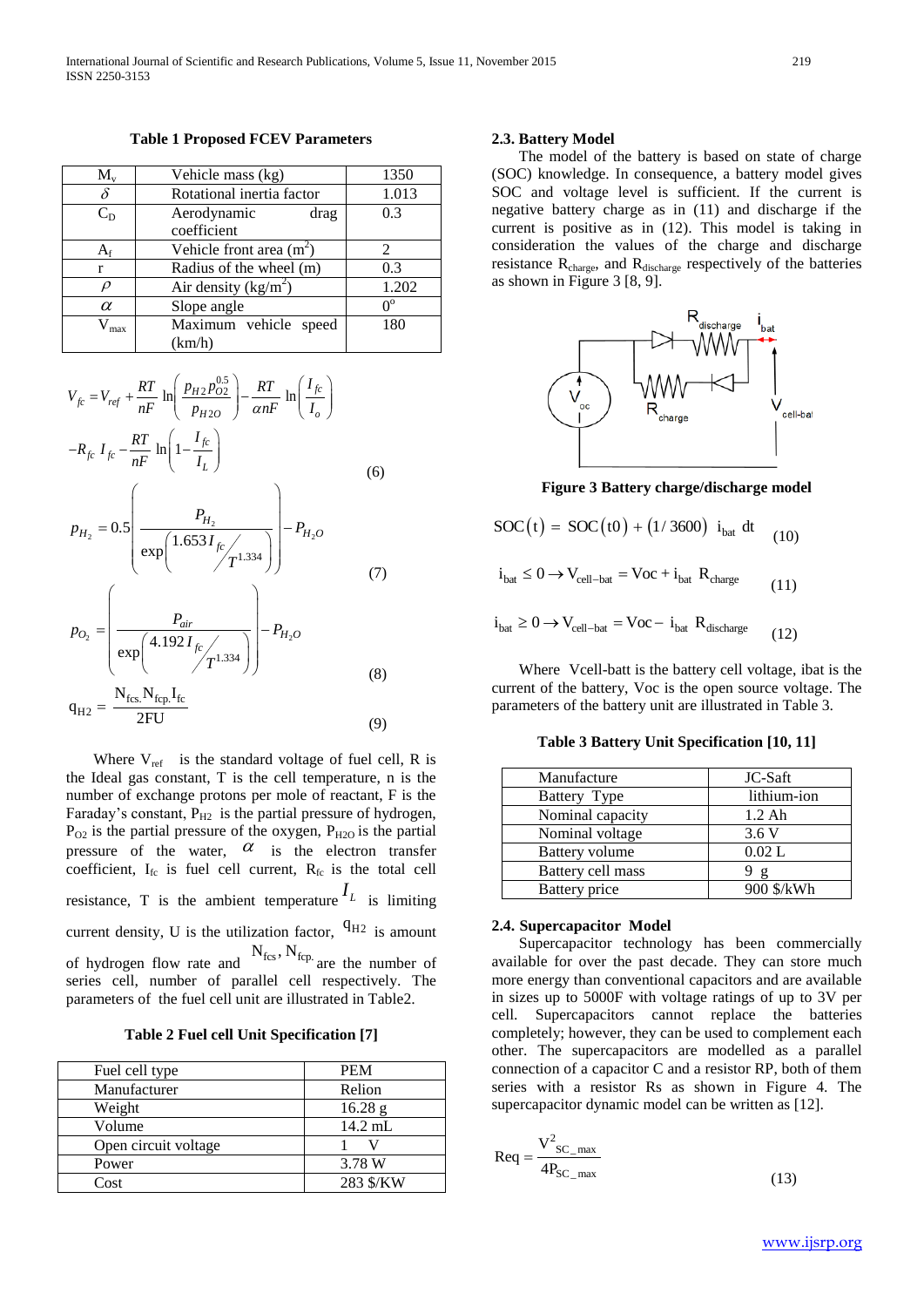$$
C_{SC} = \frac{2E_{SC\_max} 36000}{V_{SC\_max}^2}
$$
 (14)

$$
i_{SC} = \frac{-V_{SC}}{2\text{Req}} + \frac{\sqrt{V_{SC}^2 - 4\text{Req}.P_{SC}}}{2\text{Req}}
$$
(15)

$$
V_{SC} = V_{SC}(0) + \frac{1}{C_{SC}} \int i_{SC} dt
$$
  

$$
SOC_{SC} = \left(\frac{V_{SC}}{V_{SC\_max}}\right)^2
$$
 (15)



**Figure 4 Supercapacitor equivalent circuit.**

|                                                                                                   |                               | The proposed FCEV powertrain is shown in Figure 1.                                                                                                                                                          |               |
|---------------------------------------------------------------------------------------------------|-------------------------------|-------------------------------------------------------------------------------------------------------------------------------------------------------------------------------------------------------------|---------------|
| $C_{SC} = \frac{2E_{SC_{max}} 36000}{V_{SC_{max}}^2}$                                             |                               | When the FCEV demands high power, the fuel cell,                                                                                                                                                            |               |
|                                                                                                   | (14)                          | batteries and supercapcitor provide power to the vehicle's                                                                                                                                                  |               |
|                                                                                                   |                               | wheels through the DC/DC converter, the inverter, AC                                                                                                                                                        |               |
| $i_{SC} = \frac{-V_{SC}}{2\text{Req}} + \frac{\sqrt{V_{SC}^2 - 4\text{Req}.P_{SC}}}{2\text{Req}}$ |                               | motor, and the transmission. In this case the power flow                                                                                                                                                    |               |
|                                                                                                   |                               | equation is shown in $(16)$                                                                                                                                                                                 |               |
|                                                                                                   | (15)                          | $P_{load(t)} = P_{fc(t)} + P_{ess(t)}$                                                                                                                                                                      | (16)          |
|                                                                                                   |                               | On the other hand, when the FCEV demands low                                                                                                                                                                |               |
| $V_{SC} = V_{SC}(0) + \frac{1}{C_{SC}} \int i_{SC} dt$                                            |                               | power, the fuel cell provides power to the wheels through                                                                                                                                                   |               |
|                                                                                                   | (16)                          | the DC/DC converter, the inverter, the AC motor, and the                                                                                                                                                    |               |
|                                                                                                   |                               | transmission and charges the battery and Supercapcitor                                                                                                                                                      |               |
| $SOC_{SC} = \left(\frac{V_{SC}}{V_{SC}}\right)^2$                                                 |                               | through bidirectional DC/DC converter. In this case, the                                                                                                                                                    |               |
|                                                                                                   |                               | power flow equation is shown in (17).                                                                                                                                                                       |               |
|                                                                                                   | (15)                          | $P_{fcs(t)} = P_{load(t)} + P_{ess(t)}$                                                                                                                                                                     |               |
|                                                                                                   |                               |                                                                                                                                                                                                             | (17)          |
| Where Req is the supercapacitor equivalent resistance,                                            |                               | When the FCEV brakes, the AC motor converts the                                                                                                                                                             |               |
| Vsc is the supercapacitor voltage, $Vsc(0)$ is initial                                            |                               | kinetic energy of the vehicle into electricity and charges                                                                                                                                                  |               |
| supercapacitor voltage, Vsc_max is the maximum                                                    |                               | the battery and supercapcitor through the inverter and the                                                                                                                                                  |               |
| supercapacitor voltage, Psc_max is the maximum                                                    |                               | bidirectional DC/DC converter. In this case the power flow                                                                                                                                                  |               |
| supercapacitor power, Psc is the supercapacitor                                                   |                               | equation is shown in $(18)$ .                                                                                                                                                                               |               |
| power, Cscis the supercapacitor capacitance, isc is the                                           |                               |                                                                                                                                                                                                             |               |
| supercapacitor current, and SOCscis the supercapacitor                                            |                               | $P_{ess(t)} = -P_{load(t)}$                                                                                                                                                                                 |               |
| state of charge. The parameters of the supercapacitor unit                                        |                               |                                                                                                                                                                                                             | (18)          |
| are illustrated in Table 4.                                                                       |                               |                                                                                                                                                                                                             |               |
|                                                                                                   |                               | The optimization problem is formulated to compute                                                                                                                                                           |               |
|                                                                                                   |                               | the optimal cost of the FCEV power train components, the                                                                                                                                                    |               |
|                                                                                                   |                               | cost function is described in equation (19).                                                                                                                                                                |               |
|                                                                                                   |                               |                                                                                                                                                                                                             |               |
|                                                                                                   |                               | $J = min (CI P_{fc} + C2 P_{batt} + C3 P_{sc})$                                                                                                                                                             |               |
|                                                                                                   |                               |                                                                                                                                                                                                             | (19)          |
| $\begin{array}{c}\n i_{cell} \bigcap \\  \searrow \searrow \\  i_c \bigcap\n \end{array}$         | $V_{sc\_cell}$                |                                                                                                                                                                                                             |               |
|                                                                                                   |                               | Where $J$ is the total cost of the fuel-cell, battery and                                                                                                                                                   |               |
|                                                                                                   |                               | supercapacitor given in U.S. dollars; $P_{\text{fc}}$ , $P_{\text{batt}}$ , $P_{\text{sc}}$ are the                                                                                                         |               |
|                                                                                                   |                               | power of the fuel cell, battery, and supercapacitor                                                                                                                                                         |               |
|                                                                                                   |                               | respectively; C1, C2, and C2 are the power cost per one                                                                                                                                                     |               |
|                                                                                                   |                               | cell of FC, battery, and supercapacitor in U.S. dollars,                                                                                                                                                    |               |
|                                                                                                   |                               | respectively. Since the power of the fuel cell, battery and                                                                                                                                                 |               |
| Figure 4 Supercapacitor equivalent circuit.                                                       |                               | supercapacitor is a function of the number of series and                                                                                                                                                    |               |
|                                                                                                   |                               | parallel cells, the power equations are described in (20)                                                                                                                                                   |               |
| <b>Table 4 Supercapacitor Unit Specification [13]</b>                                             |                               | through $(22)$ .                                                                                                                                                                                            |               |
|                                                                                                   |                               |                                                                                                                                                                                                             |               |
| Manufacturer                                                                                      | Maxwell 650<br>650F           | $P_{fc} = N_{fc\_p} * N_{fc\_s} * P_{fc\_one\_cell}$                                                                                                                                                        | (20)          |
| Capacitance<br>Weight                                                                             | 160 g                         |                                                                                                                                                                                                             |               |
| Volume                                                                                            | 0.13L                         | $P_{batt} = N_{batt\_p} * N_{batt\_s} * P_{batt\_one\_cell}$                                                                                                                                                |               |
| <b>Absolute Maximum Current</b>                                                                   | 680 A                         |                                                                                                                                                                                                             | (21)          |
| $25^{\circ}C$ ,<br>Leakage<br>Current<br>at                                                       | $1.5 \text{ mA}$              |                                                                                                                                                                                                             |               |
| maximum                                                                                           |                               | $P_{sc} = N_{sc} p^* N_{sc} s^* P_{sc}$ one cell                                                                                                                                                            | (22)          |
| Operating temperature                                                                             | -40 $\overline{C}$<br>to $60$ |                                                                                                                                                                                                             |               |
|                                                                                                   | $C^{\mathrm{o}}$              | From $(19-22)$ we can obtain                                                                                                                                                                                |               |
| Specific Energy                                                                                   | $4.1$ Wh/kg                   |                                                                                                                                                                                                             |               |
| <b>Stored Energy</b>                                                                              | $0.66$ Wh                     |                                                                                                                                                                                                             |               |
| Cycle Life at 25o C                                                                               | 1,000,000                     |                                                                                                                                                                                                             |               |
|                                                                                                   | cycles                        | $J = min \begin{pmatrix} C I^{-*} N_{fc\_p} * N_{fc\_s} * P_{fc\_one\_cell} + \\ C 2^{-*} N_{batt\_p} * N_{batt\_s} * P_{batt\_one\_cell} + \\ C 3 N_{sc\_p} * N_{sc\_s} * P_{sc\_one\_cell} \end{pmatrix}$ |               |
| Cost                                                                                              | 3000 \$ /kWh                  |                                                                                                                                                                                                             | (23)          |
|                                                                                                   |                               |                                                                                                                                                                                                             |               |
|                                                                                                   |                               |                                                                                                                                                                                                             |               |
|                                                                                                   |                               |                                                                                                                                                                                                             |               |
|                                                                                                   |                               |                                                                                                                                                                                                             |               |
|                                                                                                   |                               |                                                                                                                                                                                                             | www.ijsrp.org |
|                                                                                                   |                               |                                                                                                                                                                                                             |               |

#### III. SIZING OPTIMIZATION PROBLEM

$$
P_{load(t)} = P_{fc(t)} + P_{ess(t)} \tag{16}
$$

$$
P_{fcs(t)} = P_{load(t)} + P_{ess(t)} \tag{17}
$$

$$
P_{\text{ess}(t)} = -P_{\text{load}(t)}\tag{18}
$$

$$
J = min\Big(C1\ P_{fc} + C2\ P_{batt} + C3\ P_{sc}\Big) \tag{19}
$$

$$
P_{fc} = N_{fc\_p} * N_{fc\_s} * P_{fc\_one\_cell}
$$
 (20)

$$
P_{batt} = N_{batt\_p} * N_{batt\_s} * P_{batt\_one\_cell}
$$
 (21)

$$
P_{sc} = N_{sc\_p} * N_{sc\_s} * P_{sc\_one\_cell}
$$
 (22)

$$
J = min \begin{pmatrix} C1 & *N_{fc\_p} & *N_{fc\_s} & *P_{fc\_one\_cell} & + \\ C2 & *N_{batt\_p} & *N_{batt\_s} & *P_{batt\_one\_cell} & + \\ C3 & N_{sc\_p} & *N_{sc\_s} & *P_{sc\_one\_cell} \end{pmatrix}
$$
(23)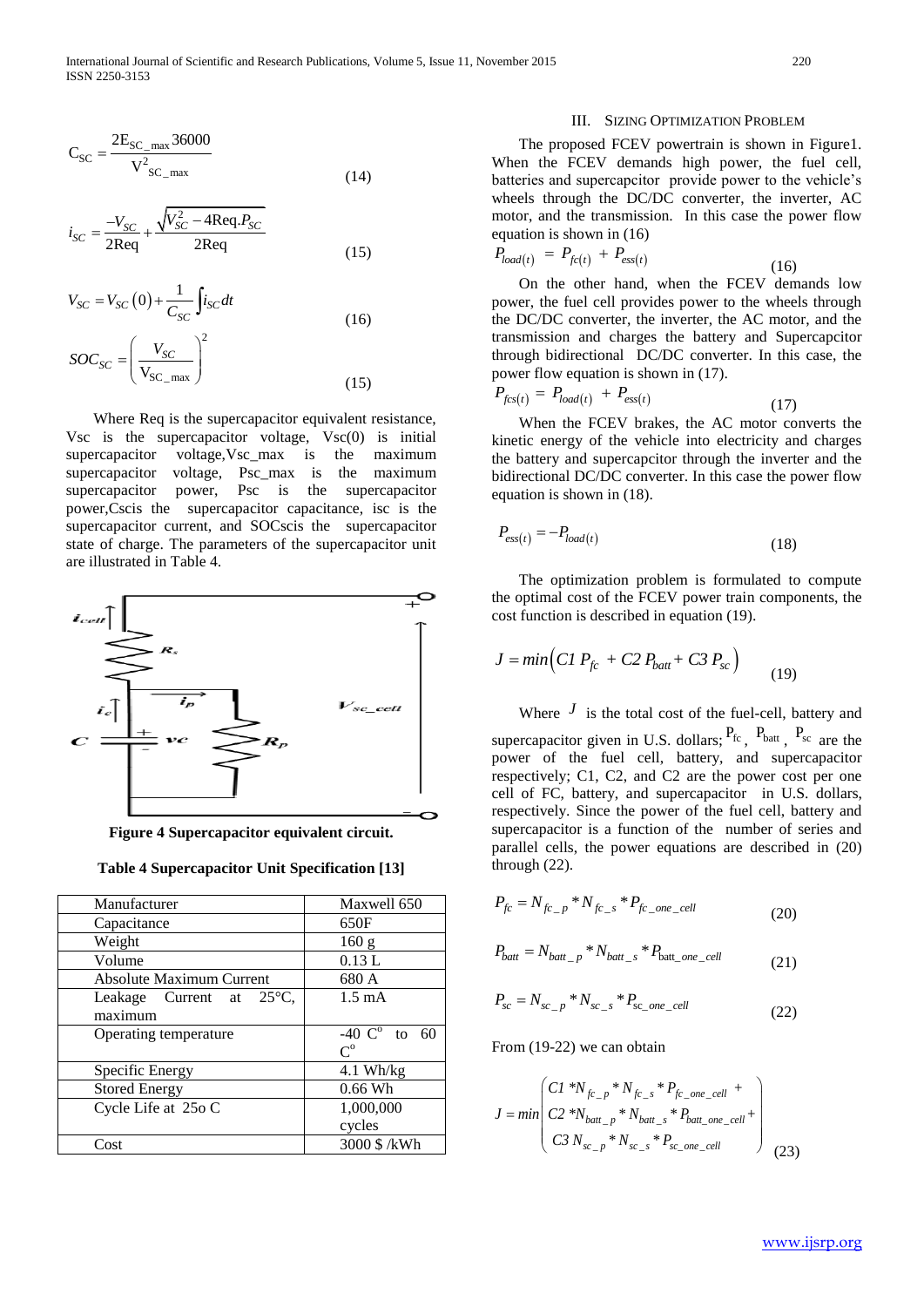From (23) it is clear that  $N_{fc_p}$ ,  $N_{fc_s}$ ,  $N_{batt_p}$ ,

 $N_{batt\_s}$ ,  $N_{sc\_p}$ ,  $N_{sc\_s}$  should be reduced to minimize the cost, mass, and volume of the FCEV power train. However, there are constraints on the reduction of all cost function coefficients.

# **3.1 Constraints**

 There are different constraints on the reduction of all cost function coefficients.

#### **3.1.1 Constraint of C1, C2, and C3**

 In this paper, the cost per one cell of the fuel cell, battery and supercapacitor is taken according to the cost per kW or kWh as presented in Table2, Table3, and Table4 respectively.

# **3.1.2 Constraint of DC Bus voltage**

 The desired value of the DC-Bus voltage is chosen to to be 500V as Toyota Prius Hybrid Vehicle [15]. In general, DC-Bus voltage is higher than fuel cell voltage which, the degradation of platinum catalysts is higher with high cell voltages. Thus, we choose the DC- source voltage (V<sub>SC</sub>, V<sub>batt</sub> and V<sub>FC</sub>) to be 300 V with variations of  $\pm$  10% are permissible ( $V_{min}$ =270 and  $V_{max}$ =330V). From this constraint we can find the constraints of the  $N_{fc}$ <sub>s</sub>,  $N_{batt\_s}$ ,  $N_{sc\_s}$ . These constraints are calculated by (24) and (25).

$$
N_{min} = \frac{V_{min}}{Cell\_Voltage}
$$
\n(24)

$$
N_{\text{max}} = \frac{V_{\text{max}}}{Cell\_Voltage}
$$
\n(25)

Where the <sup>Cell</sup> - Voltage is the voltage of fuel cell, battery and supercapcitor that are presented in Table2, Table3, and Table4 respectively. The computed constraints are presented in Table 5.

| No.<br>series<br>cell | DC voltage              | $N_{\rm min}$ | max |
|-----------------------|-------------------------|---------------|-----|
| $N_{fc_s}$            | $270 \leq Vdc \leq 330$ | 270           | 330 |
| $N_{batt\_s}$         | $270 \leq Vdc \leq 330$ | 75            | 92  |
|                       | $270 \leq Vdc \leq 330$ | 100           | 123 |

# **Table 5 Constraints of**  $N_{fc\_s}$ ,  $N_{batt\_s}$ ,  $N_{sc\_s}$ .

#### **3.1.3 Constraints of Power**

 The power train must be sufficient to deliver the vehicle power demand and recover all the available energy from regenerative braking to increase the vehicle performance. The auxiliary load in the proposed FCEV is assumed to be 1 kW and is provided only by the battery,

this mean that the  $P_{batt - min} = 1$  kW. The vehicle's driving performance is usually evaluated by its acceleration time, maximum cruising speed, and gradeability. The proposed FCEV performance parameters are presented in Table 6.

**Table 6. Proposed FCEV Performance Parameters.**

| Parameter     | Value                        |  |
|---------------|------------------------------|--|
| Acceleration  | $(0-100 \text{ km/h})$ in 10 |  |
|               | Sec                          |  |
| Gradeability  | (at 90 km/h) 6.5%            |  |
| Maximum speed | $180 \text{ km/h}$           |  |

#### **A. Maximum speed**

 At steady state only fuel cell or fuel cell and battery deliver the power to the vehicle according to the  $SOC$ <sub>-batt</sub></sup>. Using (1) and specifications of the vehicle presented in Table 1, the power demanded by the vehicle during maximum speed was calculated to be 74.2 kW.

#### **B. Gradeability**

 The motor power rating is determined by gradeability performance. This means that the power rating designed to meet the gradeability In this paper, gradeability for the proposed FCEV is defined as the ability to grade a road of 6.5% inclination at a constant speed of 90 km/h. Using (27) and specifications of the vehicle presented in Table 1, the power demanded by the vehicle during grading was calculated to be 48.35 kW.

$$
P_{grad} = \frac{V}{\eta_t} \left( \frac{M g f_r \cos(\alpha) + M g \sin(\alpha)}{1 + \frac{1}{2} \rho A_f C_D (V - V_w)^2} \right)
$$
(27)

Where  $P_{\text{grad}}$  is the vehicle power demand during grading.

#### **C. Acceleration**

 The initial-acceleration performance for the proposed FCEV is defined as accelerating the vehicle from standstill to 100 km/h in 10 sec. Using (1) and specifications of the vehicle presented in Table 1, the power demanded by the vehicle during initial-acceleration speed is shown in Figure 5.



**acceleration.**

 When the vehicle cruises at the maximum vehicle speed (maximum fuel cell power) and during grading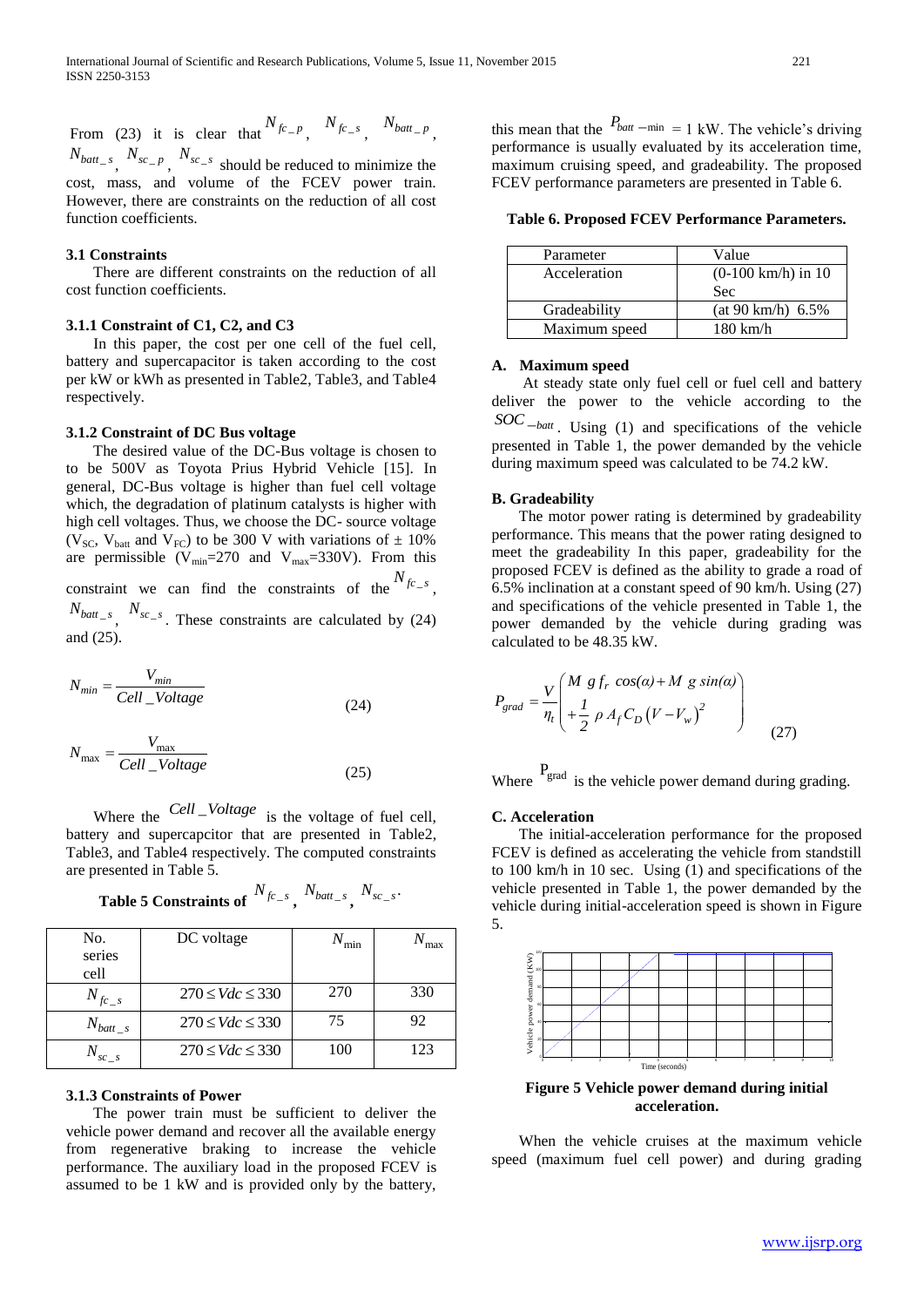(minimum fuel cell power), the fuel cell alone provides power to FCEV.

$$
P_{f c \min} \le P_{f c} \le P_{f c \max} \tag{28}
$$

 While during acceleration, both of the fuel cell and ESS in the FCEV powertrain have to supply a high power to the vehicle. The battery and supercapacitor is supposed to cover the power fluctuation above the fuel cell power. The magnitude of energy above  $P_{fc}$  is calculated by:

$$
E_{ESS} = \int_{t1}^{t2} (P_{inst} - P_{fc}) dt
$$
 (29)

#### **3.1.4 State of Charge**

The level of  $SOC<sub>min</sub>$  and  $SOC<sub>max</sub>$  of battery is chosen to be 75% and 90%, respectively.

$$
SOC_{min} \leq SOC(t) \leq SOC_{max} \tag{30}
$$

# **3.1.4 Constraint of Fuel cell and Battery Power Ramp Rate**

 The Power ramp rate constraints in (31) and (32) are applicable to the FC and the battery. The ramp rate limit is very important to prevent the oxygen starvation phenomenon of the fuel cell system, and increase the lifetime of the battery.

$$
R_{min_{f}:c} f(t) \le P_{fc}(t) - P_{fc}(t-1) \le R_{max_{f}:c} f(t)
$$
(31)

$$
R_{min\_batt} f(t) \le P_{batt}(t) - P_{batt}(t-1) \le R_{max\_batt} f(t)
$$
 (32)

#### IV. OPTIMIZATION TECHNIQUES

 In this paper, two optimization techniques, genetic algorithm and particle swarm optimization are used to obtain the optimal sizing of a fuel cell, battery and supercapacitor for a FCEV.

# **4.1. Genetic Algorithm**

 GA is a search algorithm that depends on a conjecture of natural selection and genetics. The general procedure of GA is to evaluate fitness (or objective function value) for a randomly generated initial population. Then, based on fitness, selection is done on the individuals for reproduction. Upon selecting individuals crossover and mutation is performed to create offspring which forms the population of the next generation. This process is repeated until the maximum number of generations or convergence is reached as shown in Figure 6 [16].



# **4.2. Particle Swarm Optimization**

 PSO algorithm is based on the social behavior of birds. In this algorithm, initially a random population is created. Every individual known as particle is assigned a velocity and a small social network. For all particles, fitness or objective function values are evaluated. Based on fitness, unlike GA, PSO doesn't have the crossover / mutation, but the personal optimal for each individual, global optimization in the complete population and neighborhood optimal found by the neighbors of each individual are saved to update velocity and position for each individual. This process is repeated until either maximum generations or convergence is reached as shown in Figure 7 [17].

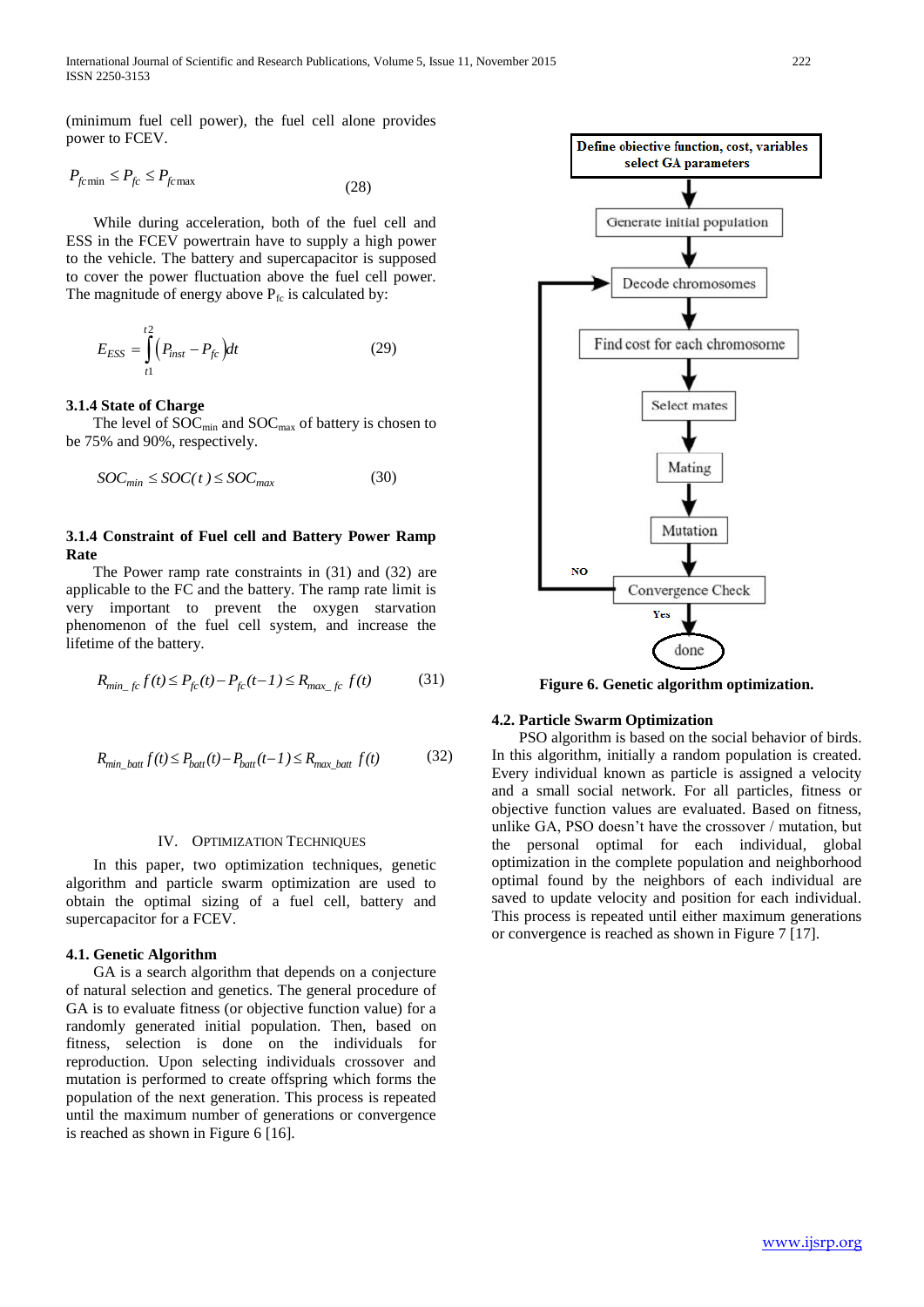



#### V. SIMULATION RESULTS

 The optimal design of the FCEV power train satisfies the vehicle performance (DC bus voltage and required power during maximum speed, gradeability, and acceleration) is presented. The optimized  $N_{fc-p}$ ,  $N_{fc-s}$ ,  $N_{batt\_p}$ ,  $N_{batt\_s}$ ,  $N_{sc\_p}$ ,  $N_{sc\_s}$  were used to calculate the size, weight, cost, and volume of the fuel cell, battery and supercapacitor. In this section, there are two optimization methods (PSO and GA) have been designed to achieve the optimal sizing. The parameters of PSO and GA are shown in Tables 8 and 9 respectively. Figure 8 shows the optimized  $N_{fc\_p}$ ,  $N_{fc\_s}$ ,  $N_{batt\_p}$ ,  $N_{batt\_s}$ ,  $N_{sc\_p}$ ,  $N_{sc\_s}$  using PSO and GA optimization techniques. also, figures 9, 10, 11 show the corresponding optimized volume, mass, cost and power of the fuel cell, battery, supercapacitor and the total power train. Moreover, table 9 shows the size of the optimized fuel cell, battery, supercapacitors. It can be observed that the fuel cell has the large power, volume, mass, size and cost because, it is responsible for supplying the vehicle power demand during steady state. While, ESS assists the fuel cell during of the transient power required during FCEV acceleration. The comparison between these two optimization methods shows that the PSO is more efficient than GA to achieve

**Table 8. GA Algorithm Parameters.**

the optimal powertrain for the FCEV.

| Parameters                   | Value |
|------------------------------|-------|
| Population size              | 50    |
| Number of Generations        | 100   |
| <b>Crossover Probability</b> | 09    |
| <b>Mutation Probability</b>  |       |

**Table 9. PSO Algorithm Parameters.**

| Parameters      | Value |
|-----------------|-------|
| Population size | 50    |
| Max. iter       | 150   |
| c1              | 0.5   |
| c2              | 0.5   |
| Max. weight     | 1.2   |
| Min. weight     | 0.1   |
| r1              | [0,1] |
| r2              | [0,1] |



**Figure 8. Optimal No. of series and parallel cells of fuel cell, battery and supercapacitor.**



**Figure 9. Volume of Fuel Cell, battery, and supercapacitor.**